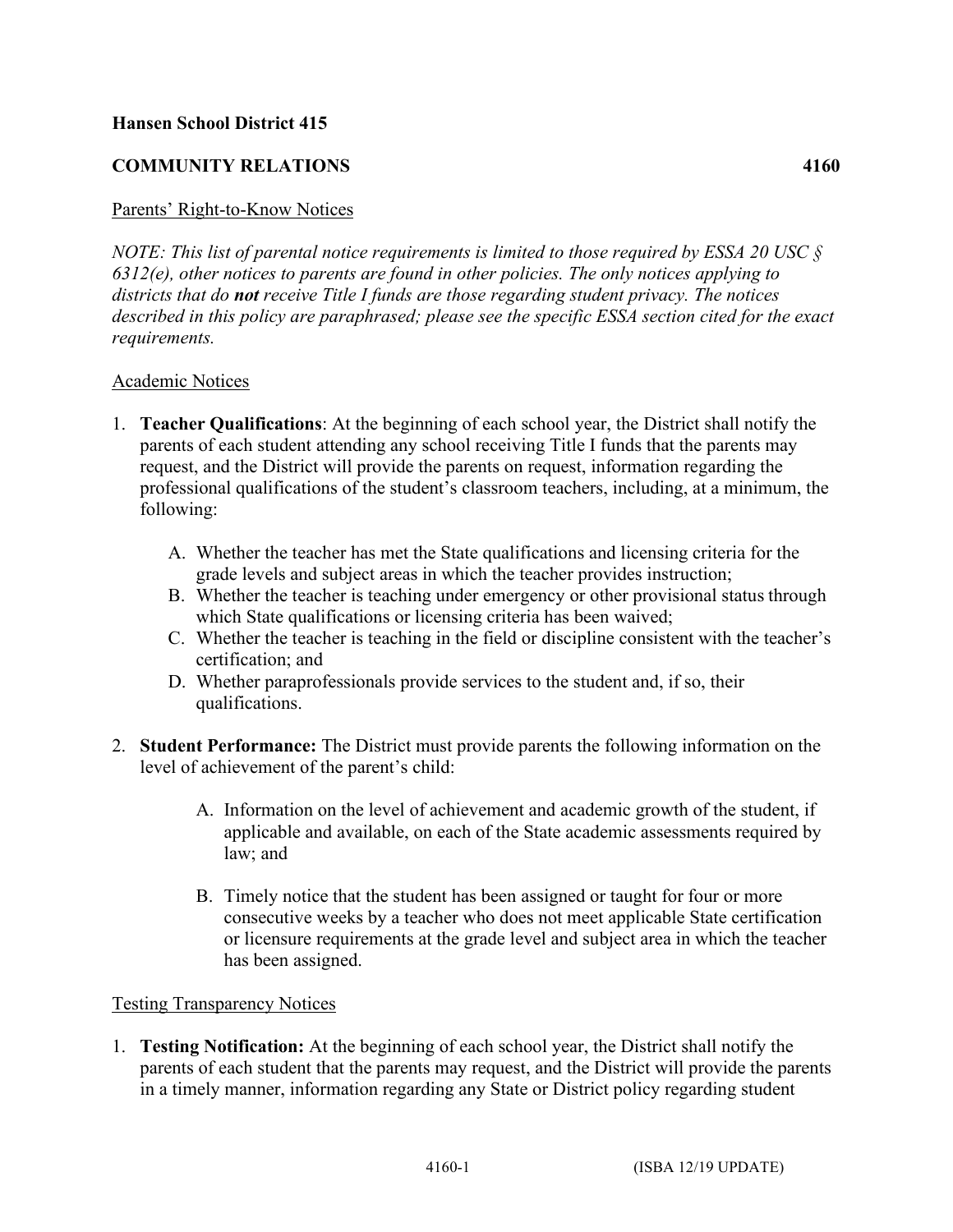participation in any required assessments which information shall include a policy, procedure, or parental right to opt the child out of such assessment, where applicable.

2. **Testing Information:** The District shall make widely available through public means (including by posting in a clear and easily accessible manner on the District's website and, where practicable, on the website of each school served by the District) for each grade served by the District, information on each test or assessment required by ESSA 20 USC § 6311, other assessments required by the State, and where such information is available and feasible to report, assessments required districtwide by the local educational agency, including: The subject matter to be assessed; the purpose for which the assessment is designed and used; the source of the requirement for the assessment; and, if available, the amount of time the students will spend taking the assessment, the schedule for the assessment, and the time and format for disseminating test results.

## English Learner Program Notices

- 1. **Initial Program Notice:** The District shall, not later than 30 days after the beginning of the school year, inform a parent of an English learner identified for participation or participating in such a program of:
	- A. The reasons for the identification of their child as an English learner and in need of placement in a language instruction educational program;
	- B. The child's level of English proficiency, how such level was assessed, and the status of the child's academic achievement;
	- C. The methods of instruction used in the program in which their child is, or will be, participating and the methods of instruction used in other available programs, including how such programs differ in content, instructional goals, and the use of English and a native language in instruction;
	- D. How the program in which their child is, or will be, participating will meet the educational strengths and needs of their child;
	- E. How such program will specifically help their child learn English and meet ageappropriate academic achievement standards for grade promotion and graduation;
	- F. The specific exit requirements for the program, including the expected rate of transition from such program into classrooms that are not tailored for English learners, and the expected rate of graduation from high school (including four-year adjusted cohort graduation rates and extended-year adjusted cohort graduation rates for such program) if funds under this part are used for children in high schools;
	- G. In the case of a child with a disability, how such program meets the objectives of the individualized education program of the child, as described in Section 614(d) of the Individuals with Disabilities Education Act (20 U.S.C. 1414(d)); and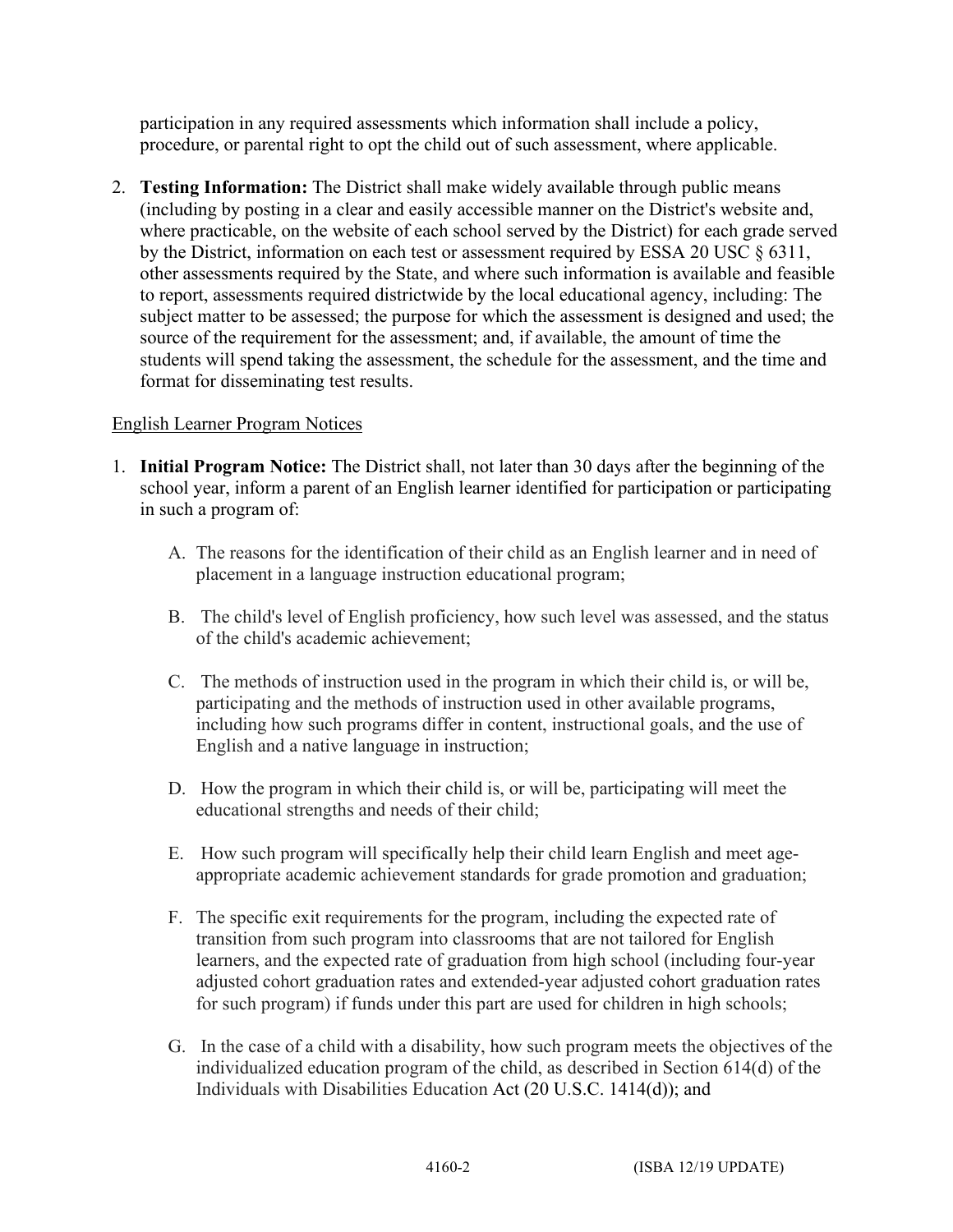- H. Information pertaining to parental rights that includes written guidance—
	- (i) Detailing the right of parents to have their child immediately removed from such program upon their request;
	- (ii) Detailing the options that parents have to decline to enroll their child in such program or to choose another program or method of instruction, if available; and
	- (iii) Assisting parents in selecting among various programs and methods of instruction, if more than 1 program or method is offered by the eligible entity.
- 2. **Program Notice During School Year:** For those children who have not been identified as English learners prior to the beginning of the school year but are identified as English learners during such school year, the District shall notify the children's parents during the first two weeks of the child being placed in a language instruction educational program consistent with subparagraph (1), above.
- 3. **Parental Participation:** The District shall provide the parents of English Learners information regarding how the parents can: be involved in the education of their children; be active participants in assisting their children to attain English proficiency; achieve at high levels within a well-rounded education; and meet the challenging State academic standards expected of all students; and shall implement an effective means of outreach to parents of the above include holding, and sending notice of opportunities for, regular meetings for the purpose of formulating and responding to recommendations from parents of English Learners.
- 4. **Program Exclusion and Admission:** A student shall not be admitted to, or excluded from, any federally assisted education program on the basis of a surname or language-minority status.

### Parent and Family Engagement

Parents shall be notified of the parent and family engagement policy as outlined in 2420-2420P, in an understandable and uniform format and, to the extent practicable, in a language the parents can understand. Such policy shall be made available to the local community and updated periodically to meet the changing needs of parents and the school.

### Education of Homeless Children and Youths

- 1. The District shall provide written notice, at the time any homeless child or youth seeks enrollment in a school, and at least twice annually while the child or youth is enrolled in the school, to the parent or guardian of the child or youth (or, in the case of an unaccompanied youth, the youth), which shall be signed by the parent or guardian, that:
	- A. Sets forth the general rights provided by the McKinney-Vento Act as set forth in District Policy No. 3060; and
	- B. Specifically states: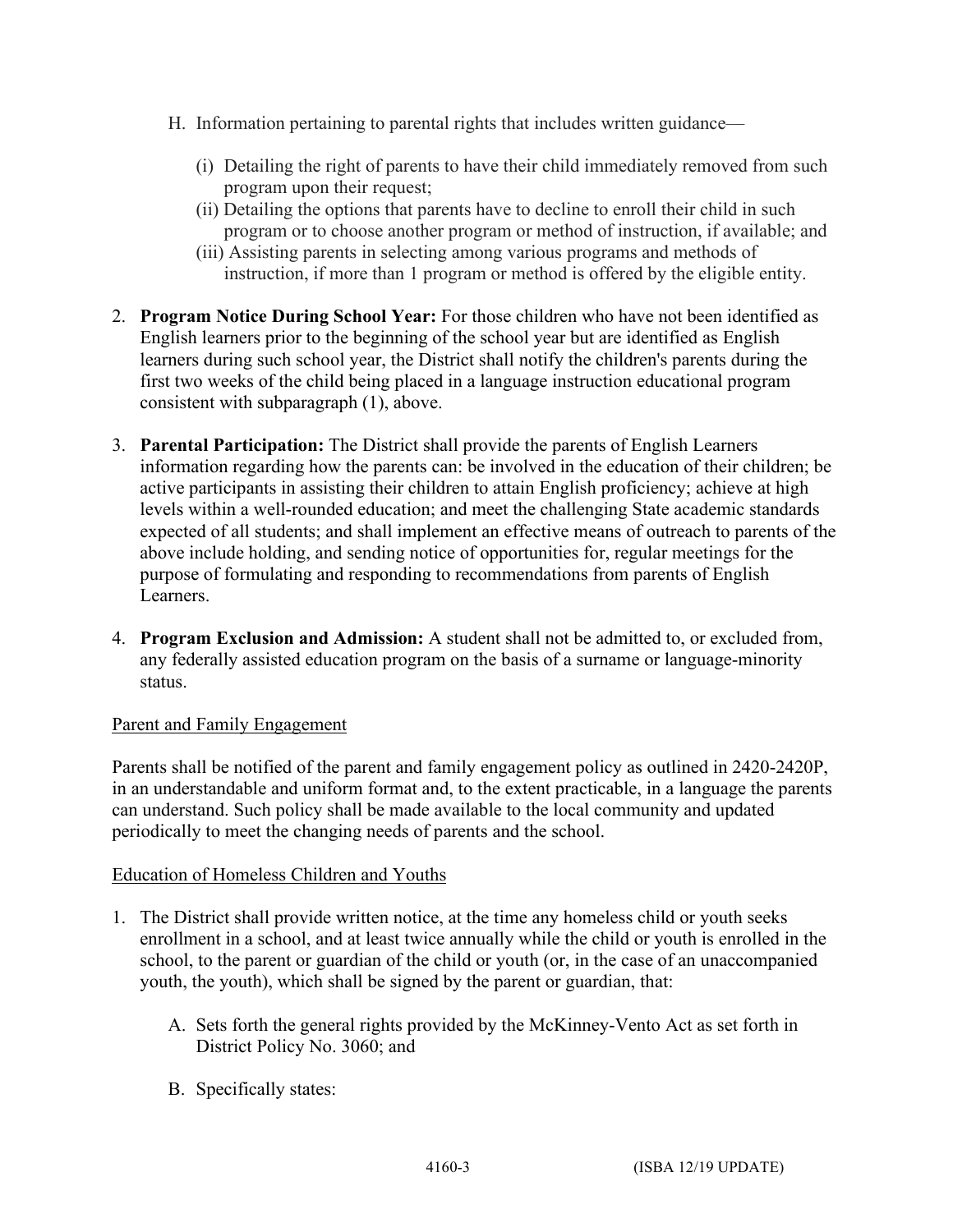- i. The choice of schools homeless children and youths are eligible to attend;
- ii. That no homeless child or youth is required to attend a separate school for homeless children or youths;
- iii. That homeless children and youths shall be provided comparable services, including transportation services, educational services, and meals through school meals programs;
- iv. That homeless children and youths should not be stigmatized by school personnel; and
- v. Includes contact information for the local liaison for the homeless children and youths.
- 2. In the case of an unaccompanied homeless youth, the District shall ensure that the homeless liaison assists in placement or enrollment decisions, considers the views of such unaccompanied youth, and provides notice to such youth of the right to appeal.

Each district shall ensure that public notice of the educational rights of homeless children is disseminated where such children and youths receive services, such as schools, family shelters, and soup kitchens.

# Persistently Dangerous Schools

A "persistently dangerous school" is defined as a school which, for three consecutive years, meets the following criteria:

- 1. In each of the three consecutive years, there is one instance of: suicide; sexual offense; or kidnapping; or
- 2. The school exceeds an expulsion or student conviction rate of: 1 percent of the student body; or three students, whichever number is greater, for violent criminal offenses or for violations of federal or state gun free schools requirements on school property or at a school sponsored event while school is in session.
- 3. For the purposes of this definition, a "violent criminal offense" is defined as conduct which could be charged as a felony or misdemeanor involving the threat of or actual physical injury, a sexual offense, homicide, rape, robbery, aggravated assault, aggravated battery, stalking, first degree kidnapping or aggravated arson.

If a school in the District is identified by the state as a "persistently dangerous school," the Superintendent, or designee, shall ensure the following actions are accomplished in a timely manner:

- 1. Notify the parents of all students attending the school that the state has identified the school as persistently dangerous. Notification to the parents must occur within ten school days from the date the state provided such notice to the District.
- 2. Offer all students in such school the opportunity to transfer to a safe public school within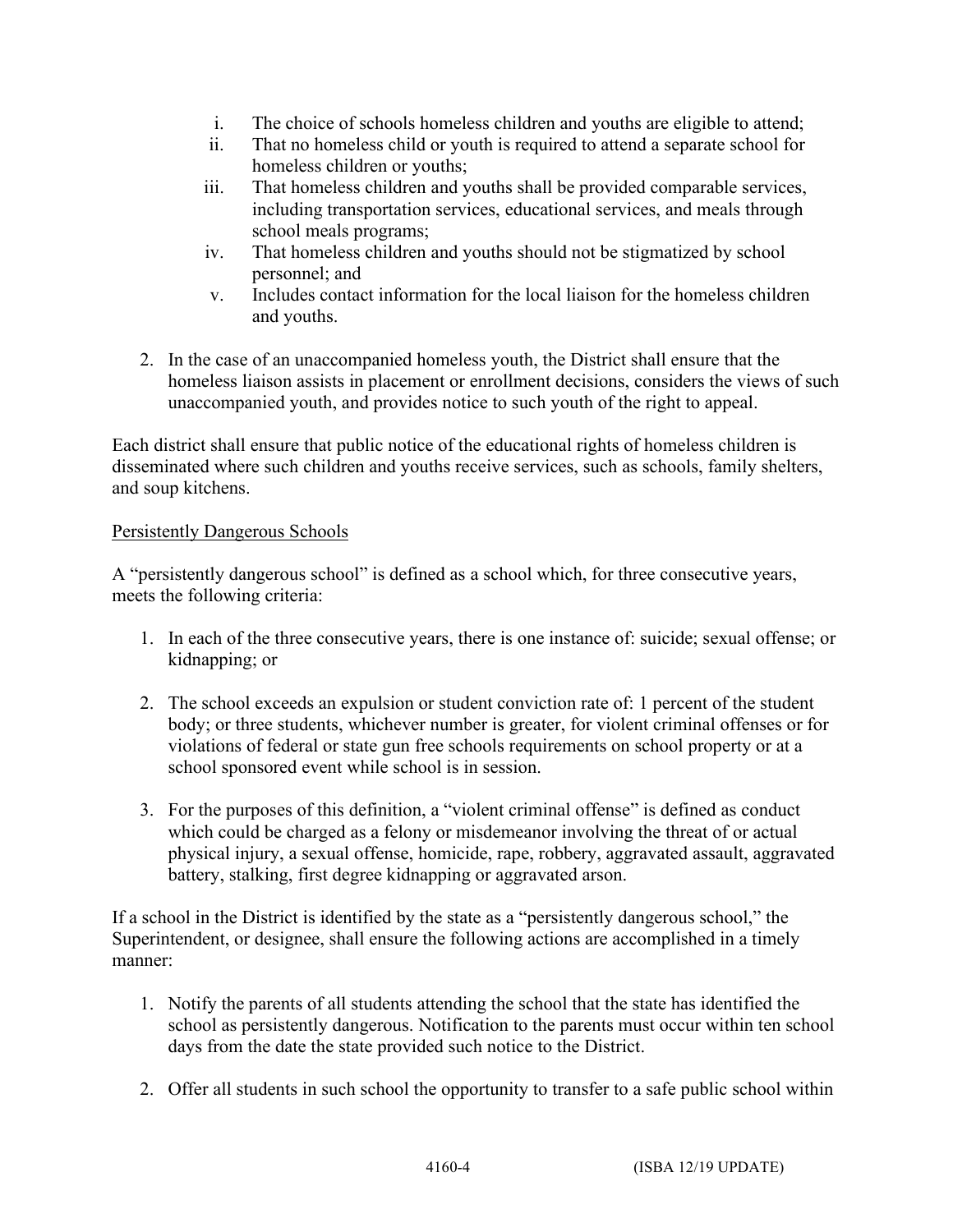the District. If there is no other school in the District, the District is encouraged, but not required, to explore other options such as an agreement with a neighboring district to accept transfer students. The offer to transfer students should occur within 20 school days from the time the District received notice from the state.

- 3. For those students who accept the offer, the transfer should be completed within 30 school days from the date the District notified the affected parents.
- 4. Parental notification regarding the status of the school and the offer to transfer student may be made simultaneously.
- 5. For student(s) choosing a transfer:
	- a. Students should be transferred to a school that is not identified as being in need of improvement, corrective action, or restructuring.
	- b. Transfers may be temporary or permanent, but must be in effect as long as the school is identified by the state as persistently dangerous.
	- c. In the event there is no other qualifying school in the District to accept the transferring student(s), the Superintendent should explore other options, such as an agreement with a neighboring district to accept the student(s). (See, Idaho Code §§ 33-1402, 33-1404.)

**School Intervention Action Plan**: For any school identified as "persistently dangerous" for two consecutive years, the District shall identify the problems and implement a written intervention action plan to ensure a safe school environment for students, faculty, and other school employees. Within 30 days of being notified, the intervention action plan shall be submitted to the State Department of Education (SDE) for approval. SDE will monitor the school progress.

**Safe School Option for Victims**: If a student is a victim of a violent criminal offense while attending school during normal school hours or at a school sponsored event, the District shall provide the following safe school options:

- 1. Within ten school days the Superintendent or designee shall ensure that the student is offered the opportunity to transfer to a safe school within the District;
- 2. If there is no qualifying school in the District, the District is encouraged, but not required, to explore other options such as an agreement with a neighboring district to accept the student.

To the extent feasible, the District will work with local victim assistance programs to determine whether they have services or funds available to help students in these circumstances. The Superintendent or designee should contact the office of the local county attorney to identify and locate qualified programs in the county.